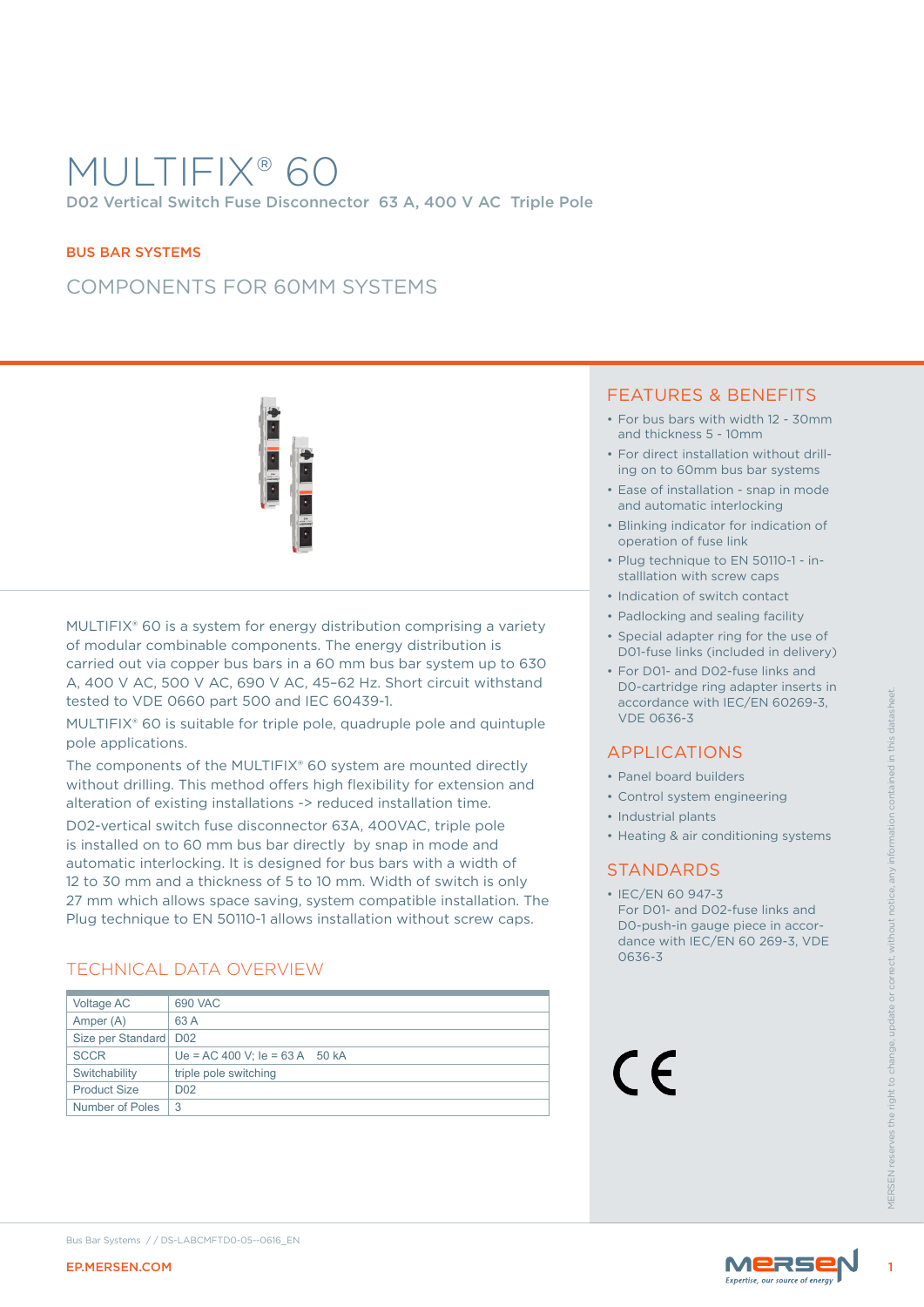## PRODUCT RANGE

#### **D02-vertical switch fuse disconnector 63A, 400VAC triple pole**



| Catalog<br>number | Reference<br>number  | <b>Poles</b> | <b>Design</b>                                                        | Weight kg <sup>1</sup> | Package | <b>Size</b>     |
|-------------------|----------------------|--------------|----------------------------------------------------------------------|------------------------|---------|-----------------|
| 1.002.602         | M1006399             | -3           | triple pole switching                                                | 0.35                   | 3       | D <sub>02</sub> |
| 1.002.603         | P1006401             | 3            | triple pole switching with neutral conductor                         | 0.44                   | 3       | D <sub>02</sub> |
| 1.002.604         | R <sub>1026620</sub> | -3           | triple pole switching with auxiliary switch                          | 0.35                   |         | D <sub>02</sub> |
| 1.002.605         | S1026621             | 3            | triple pole switching with neutral conductor<br>and auxiliary switch | 0.44                   |         | D <sub>02</sub> |
|                   |                      |              | weight in ka per piece or set including package                      |                        |         |                 |

1.002.602

## **Adapter clip for D01-fuse links 2 - 16A**

1.002.606

1.003.160

| Catalog<br>number                               | Reference<br>number | <b>Design</b>                                                     | Weight $kg1$ | Package |
|-------------------------------------------------|---------------------|-------------------------------------------------------------------|--------------|---------|
|                                                 |                     | 1.002.606   Q1006402   adapter ring for D01 fuse links 2 A - 16 A | 0.03         | 12      |
| weight in kg per piece or set including package |                     |                                                                   |              |         |

### **Extra fuse plug for D0-fuse links**

| Catalog<br>number | Reference<br>number | <b>Design</b>                                                                          | Weight $kg1$ | Package |
|-------------------|---------------------|----------------------------------------------------------------------------------------|--------------|---------|
|                   |                     | 1.003.160 L1026615 external fuse plug 63 A, 400 V AC for TYTAN® R,<br>1 set = 3 pieces | 0.06         | 30      |
|                   |                     | <sup>1</sup> weight in kg per piece or set including package                           |              |         |

# TECHNICAL DATA IN ACCORDANCE WITH EN / IEC 60947

| Number of poles/phases                                                   |                                           |
|--------------------------------------------------------------------------|-------------------------------------------|
|                                                                          | 3                                         |
| <b>Size</b>                                                              | D <sub>02</sub>                           |
| Conventional free air thermal current with NH-fuse links Ith             | 63 A                                      |
| Max. power dissipation of fuse links $P_n$                               | 5,5W                                      |
| Utilization category to IEC/EN 60947-3<br>$U_e$ = AC 400 V; $I_e$ = 25 A | <b>AC 22 B</b>                            |
| Rated operational voltage U <sub>e</sub>                                 | 400 V                                     |
| Rated impulse withstand voltage U <sub>imp</sub>                         | 6 kV                                      |
| Rated frequency                                                          | 50  60 Hz                                 |
| Degree of protection                                                     | <b>IP 20</b>                              |
| Degree of pollution                                                      | 3                                         |
| Rated duty                                                               | uninterrupted duty                        |
| Installation mode                                                        | bus bar installation                      |
| <b>Cable terminal connection</b>                                         |                                           |
| Standard cable terminal                                                  | frame clamp<br>$1.5 - 35$ mm <sup>2</sup> |
| <b>Bus bar terminal connection</b>                                       |                                           |
| Bus bar width (bus bar system = $60$ mm)                                 | 12  30 mm                                 |
| Bus bar thickness (bus bar system = 60 mm)                               | $510$ mm                                  |